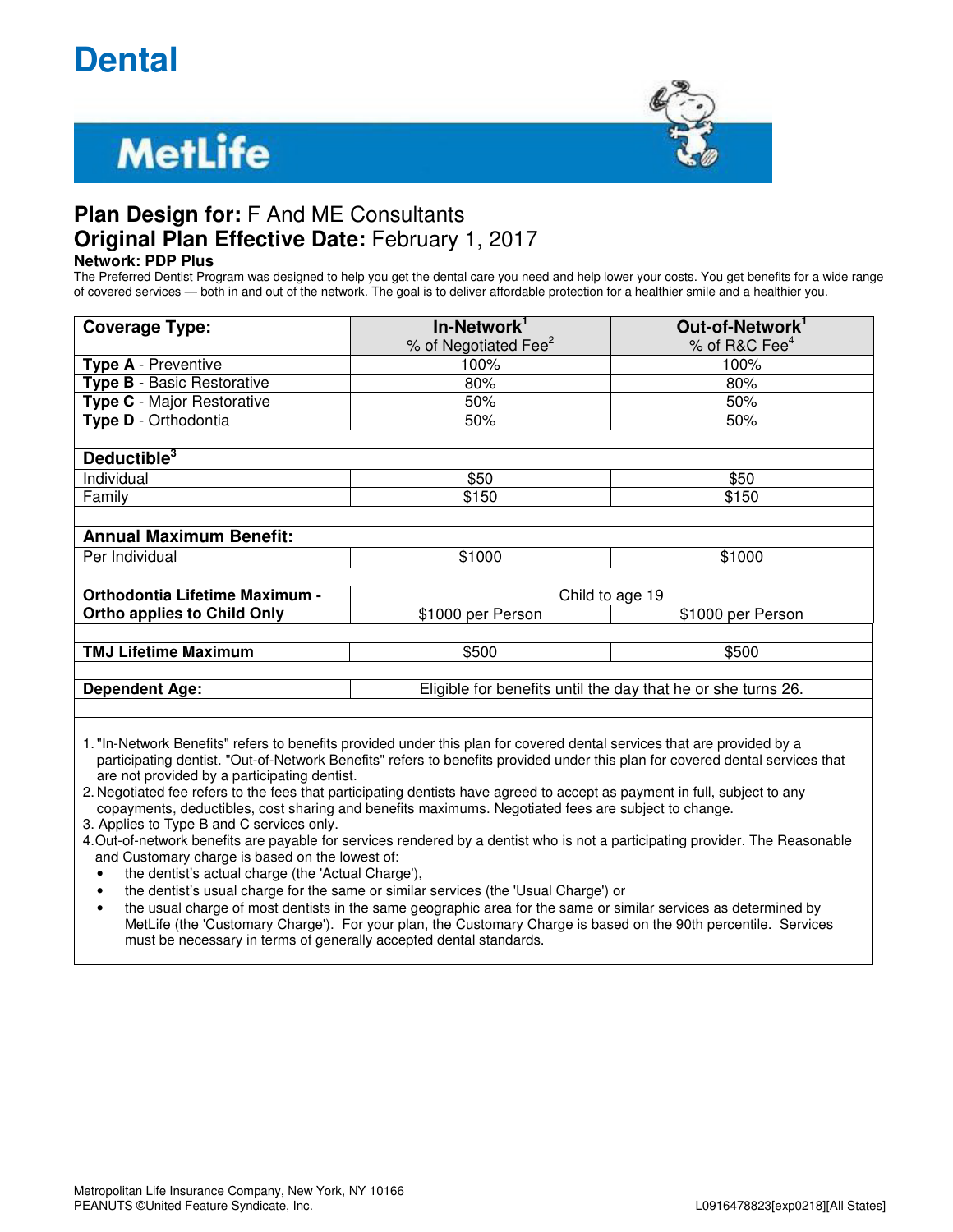#### **Understanding Your Dental Benefits Plan**

The Preferred Dentist Program is designed to provide the dental coverage you need with the features you want. Like the freedom to visit the dentist of your choice – in or out of the network. .

If you receive in-network services, you will be responsible for any applicable cost sharing, negotiated charges after benefit maximums are met, and costs for non-covered services. If you receive out-of-network services, you will be responsible for any applicable cost sharing, charges in excess of the benefit maximum, charges in excess of the negotiated fee schedule amount, and charges for noncovered services.

- Plan benefits for in-network services are based on a percentage of the Negotiated fee – the Fee that participating dentists have agreed to accept as payment in full.
- Plan benefits for out-of-network services are based on a percentage of the Reasonable and Customary (R&C) Fee. If you choose a dentist who does not participate in the network, your out-of-pocket expenses may be more, since you will be responsible for paying any difference between the dentist's fee and your plan's payment for the approved service

#### Take advantage of online self-service capabilities with MyBenefits.

- Check the status of your claims
- Locate a participating PDP dentist
- Access MetLife's Oral Health Library
- Elect to view your Explanation of Benefits online

If you are not already registered, just go to www.metlife.com/mybenefits and follow the easy registration instructions.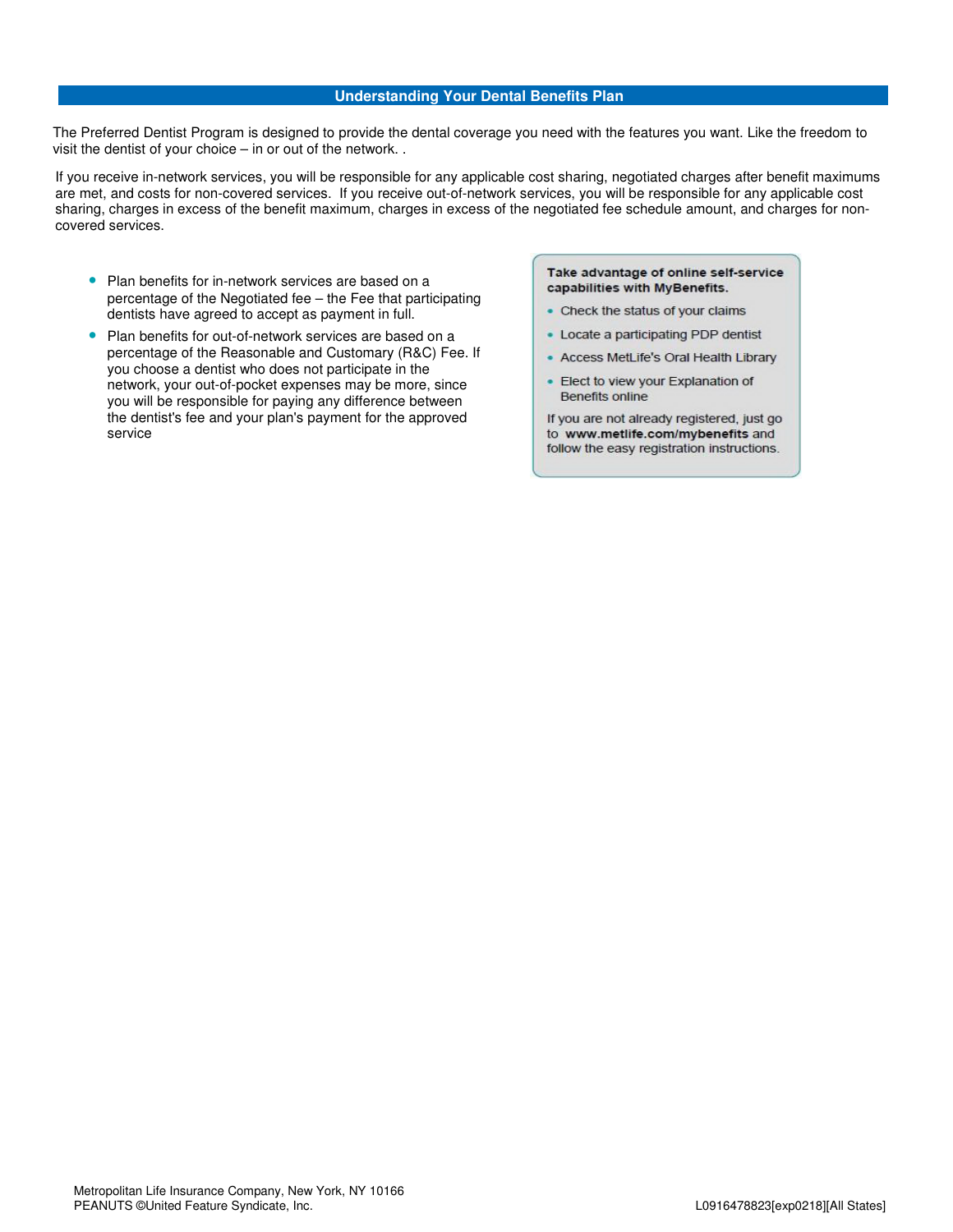## **Selected Covered Services and Frequency Limitations\***

| <b>Type A - Preventive</b>           | How Many/How Often:                 |
|--------------------------------------|-------------------------------------|
| <b>Oral Examinations</b>             | 1 in 6 months                       |
| Full Mouth X-rays                    | in 60 months                        |
| Bitewing X-rays (Adult/Child)        | in 6 months                         |
| Prophylaxis - Cleanings              | in 6 months                         |
| <b>Topical Fluoride Applications</b> | 1 in 12 months - Children to age 16 |
| Sealants                             | 1 in 36 months - Children to age 16 |
| Space Maintainers                    | No limit - Children up to age 16    |
| Harmful Habits Appliances            |                                     |

#### **Type B - Basic Restorative** <br> **How Many/How Often:**

| $\frac{1}{2}$ $\frac{1}{2}$ $\frac{1}{2}$ $\frac{1}{2}$ $\frac{1}{2}$ $\frac{1}{2}$ $\frac{1}{2}$ $\frac{1}{2}$ $\frac{1}{2}$ $\frac{1}{2}$ $\frac{1}{2}$ $\frac{1}{2}$ $\frac{1}{2}$ $\frac{1}{2}$ $\frac{1}{2}$ $\frac{1}{2}$ $\frac{1}{2}$ $\frac{1}{2}$ $\frac{1}{2}$ $\frac{1}{2}$ $\frac{1}{2}$ $\frac{1}{2}$ |                                   |
|---------------------------------------------------------------------------------------------------------------------------------------------------------------------------------------------------------------------------------------------------------------------------------------------------------------------|-----------------------------------|
| Amalgam and Composite Fillings                                                                                                                                                                                                                                                                                      | 1 in 24 months.                   |
| <b>Prefabricated Crowns</b>                                                                                                                                                                                                                                                                                         | 1 in 84 months                    |
| <b>Endodontics Root Canal</b>                                                                                                                                                                                                                                                                                       | 1 per tooth in 24 months          |
| <b>Periodontal Surgery</b>                                                                                                                                                                                                                                                                                          | 1 in 36 months per quadrant       |
| Periodontal Scaling & Root Planing                                                                                                                                                                                                                                                                                  | 1 in 24 months per quadrant       |
| Periodontal Maintenance                                                                                                                                                                                                                                                                                             | 4 in 1 year, includes 2 cleanings |
| Oral Surgery (Simple Extractions)                                                                                                                                                                                                                                                                                   |                                   |
| Oral Surgery (Surgical Extractions)                                                                                                                                                                                                                                                                                 |                                   |
| <b>Other Oral Surgery</b>                                                                                                                                                                                                                                                                                           |                                   |
| <b>Emergency Palliative Treatment</b>                                                                                                                                                                                                                                                                               |                                   |
| General Anesthesia                                                                                                                                                                                                                                                                                                  |                                   |
| Consultations                                                                                                                                                                                                                                                                                                       | 1 in 12 months                    |
|                                                                                                                                                                                                                                                                                                                     |                                   |

#### **Type C - Major Restorative** <br> **How Many/How Often:**

| Crowns/Inlays/Onlays    | 1 per tooth in 84 months                                     |
|-------------------------|--------------------------------------------------------------|
| Repairs                 | 1 in 24 months                                               |
| <b>Bridges</b>          | 1 in 84 months                                               |
| Dentures                | 1 in 84 months                                               |
| <b>Implant Services</b> | 1 service per tooth in 84 months - 1 repair per 84 months    |
| TMJ                     | Major Service with a separate Lifetime Maximum (see page 1). |

#### **Type D – Orthodontia**

- Dependent children up to age 19. Age limitations may vary by state. Please see your Plan description for complete details. In the event of a conflict with this summary, the terms of the certificate will govern.
- All dental procedures performed in connection with orthodontic treatment are payable as Orthodontia.
- Benefits for the initial placement will not exceed 20% of the Lifetime Maximum Benefit Amount for Orthodontia. Periodic follow-up visits will be payable on a monthly basis during the scheduled course of the orthodontic treatment. Allowable expenses for the initial placement, periodic follow-up visits and procedures performed in connection with the orthodontic treatment, are all subject to the Orthodontia coinsurance level and Lifetime Maximum Benefit Amount as defined in the Plan Summary.
- Orthodontic benefits end at cancellation of coverage

**\*Alternate Benefits:** Your dental plan provides that if there are two or more professionally acceptable dental treatment alternatives for a dental condition, your plan bases reimbursement, and the associated procedure charge, on the least costly treatment alternative. If you receive a more costly treatment alternative, your dentist may charge you or your dependent for the difference between the cost of the service that was performed and the least costly treatment alternative.

The service categories and plan limitations shown above represent an overview of your Plan of Benefits. This document presents many services within each category, but is not a complete description of the Plan. Please see your Plan description/Insurance certificate for complete details. In the event of a conflict with this summary, the terms of your insurance certificate will govern.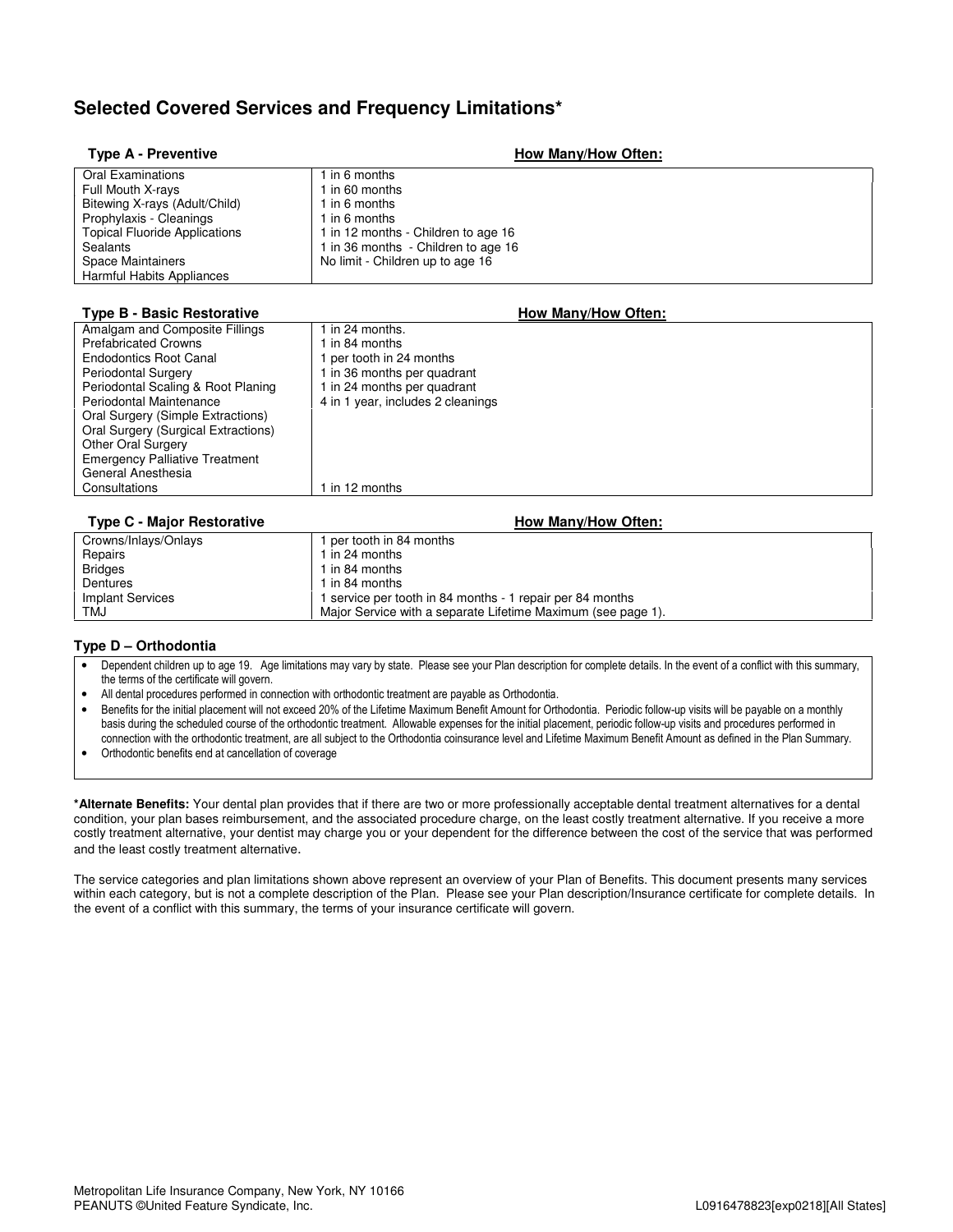## **We will not pay Dental Insurance benefits for charges incurred for:**

- 1. Services which are not Dentally Necessary, those which do not meet generally accepted standards of care for treating the particular dental condition, or which We deem experimental in nature;
- 2. Services for which You would not be required to pay in the absence of Dental Insurance;
- 3. Services or supplies received by You or Your Dependent before the Dental Insurance starts for that person;
- 4. Services which are primarily cosmetic (For residents of Texas, see notice page section in your certificate).
- 5. Services which are neither performed nor prescribed by a Dentist except for those services of a licensed dental hygienist which are supervised and billed by a Dentist and which are for:
	- scaling and polishing of teeth; or
	- fluoride treatments.

#### **For NY Sitused Groups, this exclusion does not apply.**

- 6. Services or appliances which restore or alter occlusion or vertical dimension.
- 7. Restoration of tooth structure damaged by attrition, abrasion or erosion.
- 8. Restorations or appliances used for the purpose of periodontal splinting.
- 9. Counseling or instruction about oral hygiene, plaque control, nutrition and tobacco.
- 10. Personal supplies or devices including, but not limited to: water piks, toothbrushes, or dental floss.
- 11. Decoration, personalization or inscription of any tooth, device, appliance, crown or other dental work.
- 12. Missed appointments.
- 13. Services
	- covered under any workers' compensation or occupational disease law;
	- covered under any employer liability law;
	- for which the employer of the person receiving such services is not required to pay; or
	- received at a facility maintained by the Employer, labor union, mutual benefit association, or VA hospital.  **For North Carolina and Virginia Sitused Groups, this exclusion does not apply.**

## 14. Services paid under any worker's compensation, occupational disease or employer liability law as follows:

- for persons who are covered in North Carolina for the treatment of an Occupational Injury or Sickness which are paid under the North Carolina Workers' Compensation Act only to the extent such services are the liability of the employee, employer or workers' compensation insurance carrier according to a final adjudication under the North Carolina Workers' Compensation Act or an order of the North Carolina Industrial Commission approving a settlement agreement under the North Carolina Workers' compensation Act;
- or for persons who are not covered in North Carolina, services paid or payable under any workers compensation or occupational disease law.
- **This exclusion only applies for North Carolina Sitused Groups.**
- 15. Services:
	- for which the employer of the person receiving such services is not required to pay; or
	- received at a facility maintained by the Employer, labor union, mutual benefit association, or VA hospital. **This exclusion only applies for North Carolina Sitused Groups.**
- 16. Services covered under any workers' compensation, occupational disease or employer liability law for which the employee/or Dependent received benefits under that law.

#### **This exclusion only applies for Virginia Sitused Groups.**

- 17. Services:
	- for which the employer of the person receiving such services is not required to pay; or
	- received at a facility maintained by the policyholder, labor union, mutual benefit association, or VA hospital.

## **This exclusion only applies for Virginia Sitused Groups.**

- 18. Services covered under other coverage provided by the Employer.
- 19. Temporary or provisional restorations.
- 20. Temporary or provisional appliances.
- 21. Prescription drugs.
- 22. Services for which the submitted documentation indicates a poor prognosis.
- 23. The following when charged by the Dentist on a separate basis:
	- claim form completion;
	- infection control such as gloves, masks, and sterilization of supplies; or
	- local anesthesia, non-intravenous conscious sedation or analgesia such as nitrous oxide.
- 24. Dental services arising out of accidental injury to the teeth and supporting structures, except for injuries to the teeth due to chewing or biting of food.

#### **For NY Sitused Groups, this exclusion does not apply.**

- 25. Caries susceptibility tests.
- 26. Initial installation of a fixed and permanent Denture to replace one or more natural teeth which were missing before such person was insured for Dental Insurance, except for congenitally missing natural teeth.
- 27. Other fixed Denture prosthetic services not described elsewhere in this certificate.
- 28. Precision attachments, except when the precision attachment is related to implant prosthetics.
- 29. Initial installation or replacement of a full or removable Denture to replace one or more natural teeth which were missing before such person was insured for Dental Insurance, except for congenitally missing natural teeth.
- 30. Addition of teeth to a partial removable Denture to replace one or more natural teeth which were missing before such person was insured for Dental Insurance, except for congenitally missing natural teeth.
- 31. Adjustment of a Denture made within 6 months after installation by the same Dentist who installed it.
- 32. Implants to replace one or more natural teeth which were missing before such person was insured for Dental Insurance, except for congenitally missing natural teeth.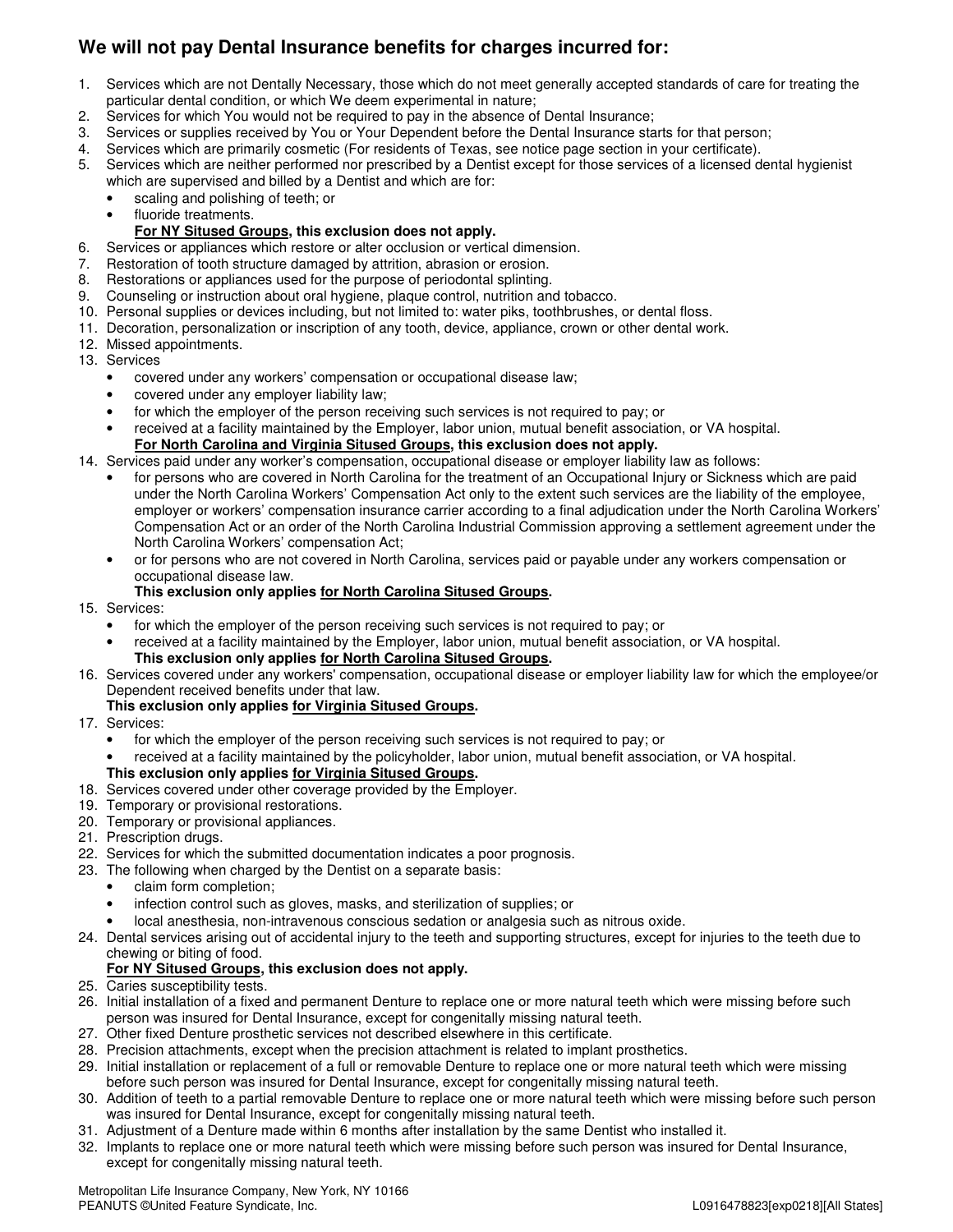- 33. Implants supported prosthetics to replace one or more natural teeth which were missing before such person was insured for Dental Insurance, except for congenitally missing natural teeth.
- 34. Appliances or treatment for bruxism (grinding teeth), including but not limited to occlusal guards and night guards.<sup>1</sup>
- 35. Repair or replacement of an orthodontic device.<sup>1</sup>
- 36. Duplicate prosthetic devices or appliances.
- 37. Replacement of a lost or stolen appliance, Cast Restoration, or Denture.
- 38. Intra and extraoral photographic images.
- 39. Services or supplies furnished as a result of a referral prohibited by Section 1-302 of the Maryland Health Occupations Article. A prohibited referral is one in which a Health Care Practitioner refers You to a Health Care Entity in which the Health Care Practitioner or Health Care Practitioner's immediate family or both own a Beneficial Interest or have a Compensation Agreement. For the purposes of this exclusion, the terms "Referral", "Health Care Practitioner" , "Health Care Entity", "Beneficial Interest" and Compensation Agreement have the same meaning as provided in Section 1-301 of the Maryland Health Occupations Article.

#### **This exclusion only applies for Maryland Sitused Groups**

<sup>1</sup>Some of these exclusions may not apply. Please see your plan design and certificate for details.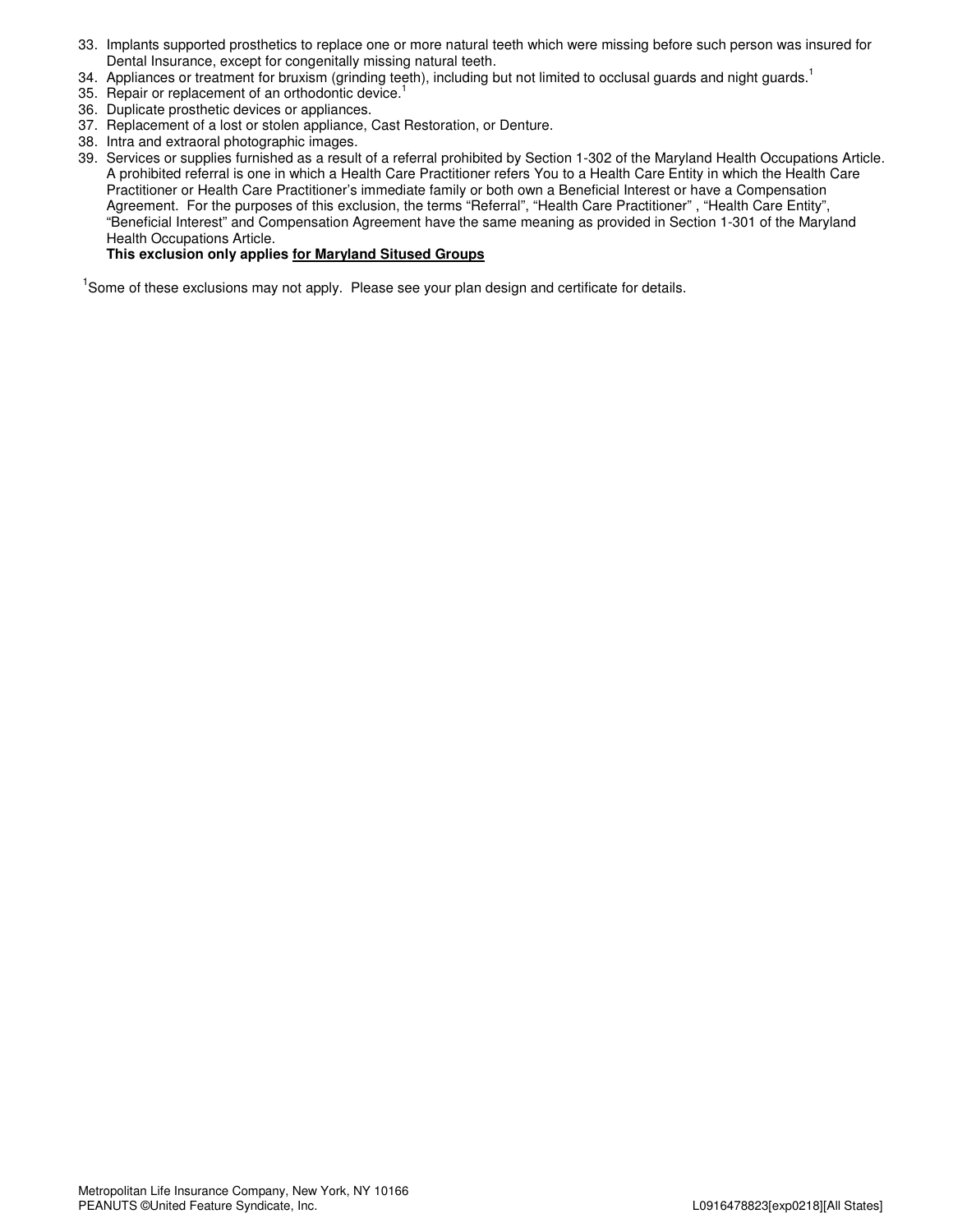## **Common Questions … Important Answers**

#### **Who is a participating dentist?**

A participating, or network, dentist is a general dentist or specialist who has agreed to accept negotiated fees as payment in full for services provided to plan members. Negotiated fees typically range from 15-45% below the average fees charged in a dentist's community for the same or substantially similar services.\*

In addition to the standard MetLife network, your employer may provide you with access to a select network of dental providers that may be unique to your employer's dental program. When visiting these providers, you may receive a better benefit, have lower out-of-pocket costs and/or have access to care at facilities at your worksite. Please sign into MyBenefits for more details.

\* Based on internal analysis by MetLife. Savings from enrolling in a dental benefits plan will depend on various factors, including how often members visit participating dentists and the cost for services rendered. Negotiated fees are subject to change.

#### **How do I find a participating dentist?**

There are thousands of general dentists and specialists to choose from nationwide --so you are sure to find one that meets your needs. You can receive a list of these participating dentists online at www.metlife.com/dental or call 1-800-275-4638 to have a list faxed or mailed to you.

#### **What services are covered by my plan?**

All services defined under your group dental benefits plan are covered. Please review the enclosed plan benefits to learn more.

#### **May I choose a non-participating dentist?**

Yes. You are always free to select the dentist of your choice. However, if you choose a non-participating (out-of-network) dentist, your out-of-pocket costs may be higher. He or she hasn't agreed to accept negotiated fees. So you may be responsible for any difference in cost between the dentist's fee and your plan's benefit payment.

#### **Can my dentist apply for participation in the network?**

Yes. If your current dentist does not participate in the network and you would like to encourage him or her to apply, ask your dentist to visit www.metdental.com, or call 1-866-PDP-NTWK for an application.\* The website and phone number are for use by dental professionals only.

\* Due to contractual requirements, MetLife is prevented from soliciting certain providers.

#### **How are claims processed?**

Dentists may submit your claims for you which means you have little or no paperwork. You can track your claims online and even receive email alerts when a claim has been processed. If you need a claim form, visit www.metlife.com/dental or request one by calling 1-800-275-4638.

#### **Can I find out what my out-of-pocket expenses will be before receiving a service?**

Yes. You can ask for a pretreatment estimate. Your general dentist or specialist usually sends MetLife a plan for your care and requests an estimate of benefits. The estimate helps you prepare for the cost of dental services. We recommend that you request a pre-treatment estimate for services in excess of \$300. Simply have your dentist submit a request online at www.metdental.com or call 1-877-MET-DDS9. You and your dentist will receive a benefit estimate for most procedures while you are still in the office. Actual payments may vary depending upon plan maximums, deductibles, frequency limits and other conditions at time of payment.

#### **Can MetLife help me find a dentist outside of the U.S. if I am traveling?**

Yes. Through international dental travel assistance services\* you can obtain a referral to a local dentist by calling +1-312-356-5970 (collect) when outside the U.S. to receive immediate care until you can see your dentist. Coverage will be considered under your out-of-network benefits.\*\* Please remember to hold on to all receipts to submit a dental claim.

**\***International Dental Travel Assistance services are administered by AXA Assistance USA, Inc. AXA Assistance is not affiliated with MetLife and any of its affiliates, and the services they provide are separate and apart from the benefits provided by MetLife. \*\* Refer to your dental benefits plan summary for your out-of-network dental coverage.

#### **How does MetLife coordinate benefits with other insurance plans?**

Coordination of benefits provisions in dental benefits plans are a set of rules that are followed when a patient is covered by more than one dental benefits plan. These rules determine the order in which the plans will pay benefits. If the MetLife dental benefit plan is primary, MetLife will pay the full amount of benefits that would normally be available under the plan. If the MetLife dental benefit plan is secondary, most coordination of benefits provisions requires MetLife to determine benefits after benefits have been determined under the primary plan. The amount of benefits payable by MetLife may be reduced due to the benefits paid under the primary plan.

#### **Do I need an ID card?**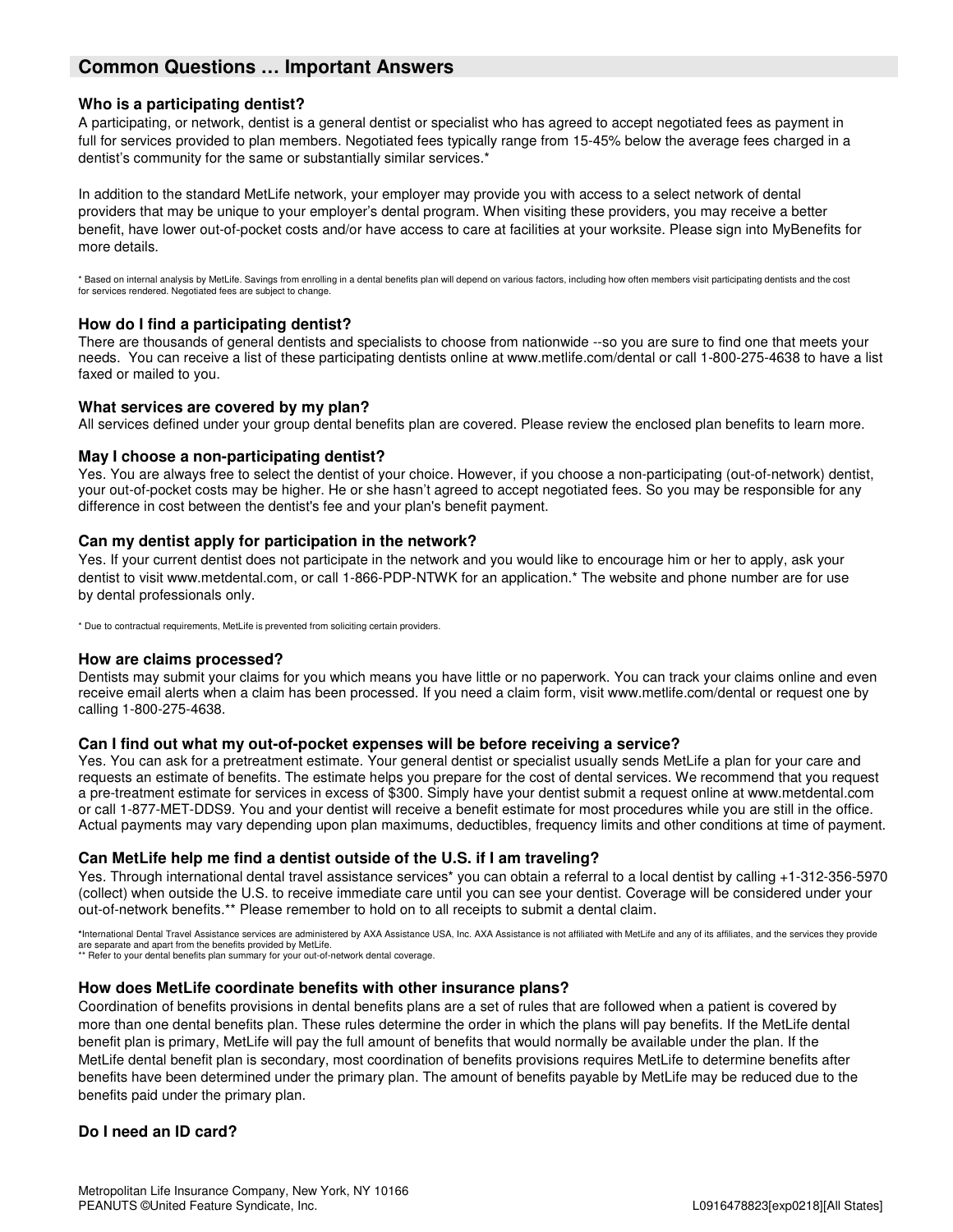No, You do not need to present an ID card to confirm that you are eligible. You should notify your dentist that you are enrolled in the MetLife Preferred Dentist Program. Your dentist can easily verify information about your coverage through a toll-free automated Computer Voice Response system.

#### **Do my dependents have to visit the same dentist that I select?**

No. You and your dependents each have the freedom to choose any dentist.